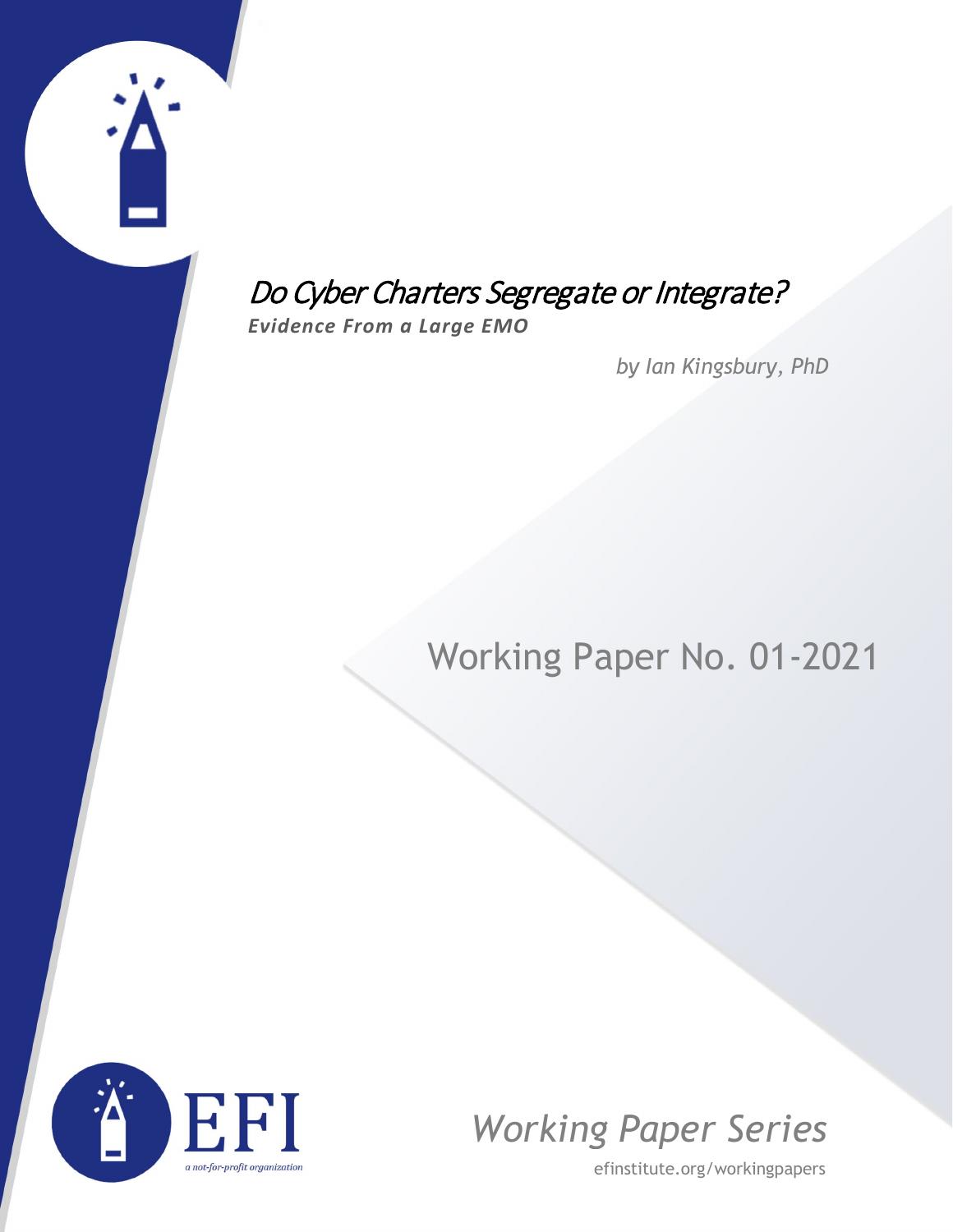Do Cyber Charters Segregate or Integrate? Evidence From a Large EMO

## ABSTRACT

I use data from an education management organization to assess whether enrollment in cyber charters exacerbates or ameliorates racial segregation, generally finding evidence for the latter. Students from the four largest racial groups (i.e. white, Black, Hispanic, Asian) transfer into cyber schools in which their racial group has lower representation than the school from which they transferred. About 1 in 5 students transferred from an intensely segregated public school (i.e. 90% or more white or 90% or more non-white), while fewer than one percent of students transferred into one. Districts from which students transferred also benefit: Asian, Black and Hispanic students are disproportionately (relative to other groups) drawn from schools where they are over-represented relative to the district average. The indicators for a segregative effect are a modest increase in the number of white students in majority-white schools, a disproportionate number of Hispanic students drawn from schools where they are underrepresented relative to the district average, and lower exposure to Hispanic and Asian students after transferring.

# BACKGROUND

Charter schools are generally evaluated along several dimensions, most notably student achievement and persistence, but also their impacts on racial segregation. Although student racial segregation in schools is rarely used for accountability purposes, its measurement nevertheless attracts stakeholder interest, as the history and persistence of racial segregation in American public schools is well-documented (Chang, 2018).

Several studies that examine the net impact of charter schools vis-à-vis school segregation conclude that charters tend to exacerbate segregation (Bifulco & Ladd, 2006.; Monarrez, Kisida & Chingos, 2019; Rotberg, 2014; Whitehurst, 2017). Indeed, not a single study that examines the impact of charters upon school segregation concludes that, on balance, charters ameliorate segregation, though several studies conclude the opposite (Rotberg, 2014; Michelson, Bottia & Southworth, 2008).

Although studies that examine the impact of charter schools on racial segregation vary across time and place, they do not vary across school setting. For example, ethnocentric charter schools might differ in their impact on segregation from other charters because they purposefully seek to serve families from specific ethnic communities (Fox & Buchanan, 2014; Swanson, 2017). Suburban charter schools meanwhile might differ from urban charters schools because they serve a population who might have substantially different push and pull factors (Altenhofen, Berends & White, 2016).

Cyber charters-the focus of this study- might differ from brick and mortar charters with regard to racial segregation for two reasons. First, and most importantly, cyber charter school enrollment is not constrained by temporal boundaries, but state borders. The pool of students from which a cyber charter draws is therefore markedly different in size and demographics compared to a brick and mortar charter school, perhaps bolstering the odds of integrative effects (Liu, 2012). Second,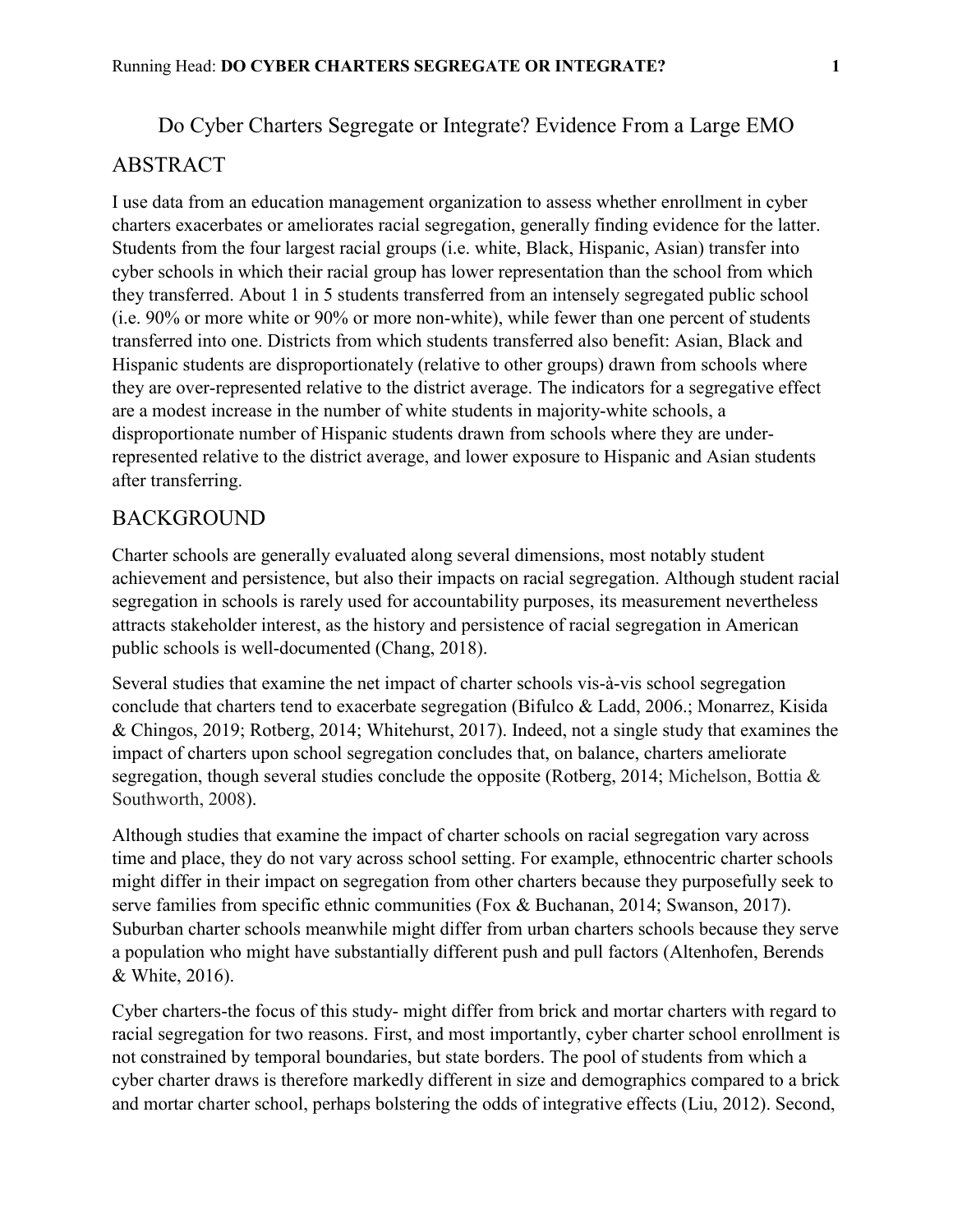cyber charters are generally not ethnocentric nor tailored to serving a particular ethnic or racial group. In other words, cyber charter charters are systematically different in the students they can serve and the students they seek to serve.

# REVIEW OF LITERATURE

A substantial literature addresses the impact of charter schools upon racial segregation. Studies in North Carolina (Bifulco and Ladd, 2007; Clotfelter, Ladd, & Vigdor, 2013), New Jersey (Gulosino & d'Entremont, 2011), Pennsylvania (Kotok et al., 2015), Missouri (Parker, 2012) California and Texas (Booker, Zimmer & Buddin, 2005) conclude that Black students are more isolated in the charters schools into which they transferred than the district schools from which they transferred. National studies also generally indicate that, on balance, charter schools tend to maintain high levels of segregation (Zimmer et al., 2009) or exacerbate it (Frankenberg, Siegel-Hawley & Wang, 2011; Garcia, 2008). Recent evidence indicates that the neoliberal education reform project may not be conducive to integration, as families support the principle of integration, but rarely prioritize it when selecting schools (Chapman & Donnor, 2015; Torres & Weissbourd, 2020). In fact, white parents sometimes use school racial demographics as a proxy for school quality (Goyette, Farrie & Freely, 2012).

Charter school advocates lodge disagreement to the concern that charters generally exacerbate racial segregation on two fronts. First, some argue that segregation in schools of choice is not intrinsically problematic. Families from underserved communities might prefer a "hypersegregated" school if it is ethnocentric or culturally affirming, or simply because the student body is demographically similar to their child (Shapiro, 2019). Second, the common quantitative measures of segregation (e.g. isolation indexes) fail to capture what occurs inside a school (Scafidi, 2015). McCluskey (2019) argues that voluntary associations (i.e. schools of choice) that unite families around common goals are better-suited to foster racial harmony. Certainly, some evidence supports that argument. Greene and Mellow (1999) for example observe that private schools have a higher degree of racial mixing in lunchrooms compared to public schools, an observation eluded by macro-level evaluations. Lewis-McCoy (2014) meanwhile observes that ostensibly integrated suburban public schools often feature highly segregated social networks.

To date, no literature specifically probes whether cyber charters are integrative or whether they exacerbate segregation. Still, virtual schools are sometimes criticized peripherally for their student demographics (Miron, Shank & Davidson, 2018). In an evaluation of the Florida Virtual School (FLVS), Chingos and Schwerdt (2014) find that students enrolled in FLVS are 12 percentage points whiter than Florida public school students not enrolled in FLVS. Similarly, in Ohio, "For elementary and middle schools, Black students in city, suburban, and rural districts are 17 to 30 percentage points less likely than White students to enroll in e-schools, and for high schools, Black students in city and suburban districts are 25 percentage points less likely to enroll in e-schools than White students." (Ahn & McEachin, 2017, p. 48). Nationally, Molnar (2021) observes that "Aggregate data on student ethnicity from virtual schools continues to differ substantially from national averages. Just over 58% of the students in virtual schools were White-Non-Hispanic while the national mean was 49.8%." (Molnar et al., 2021, p. 24).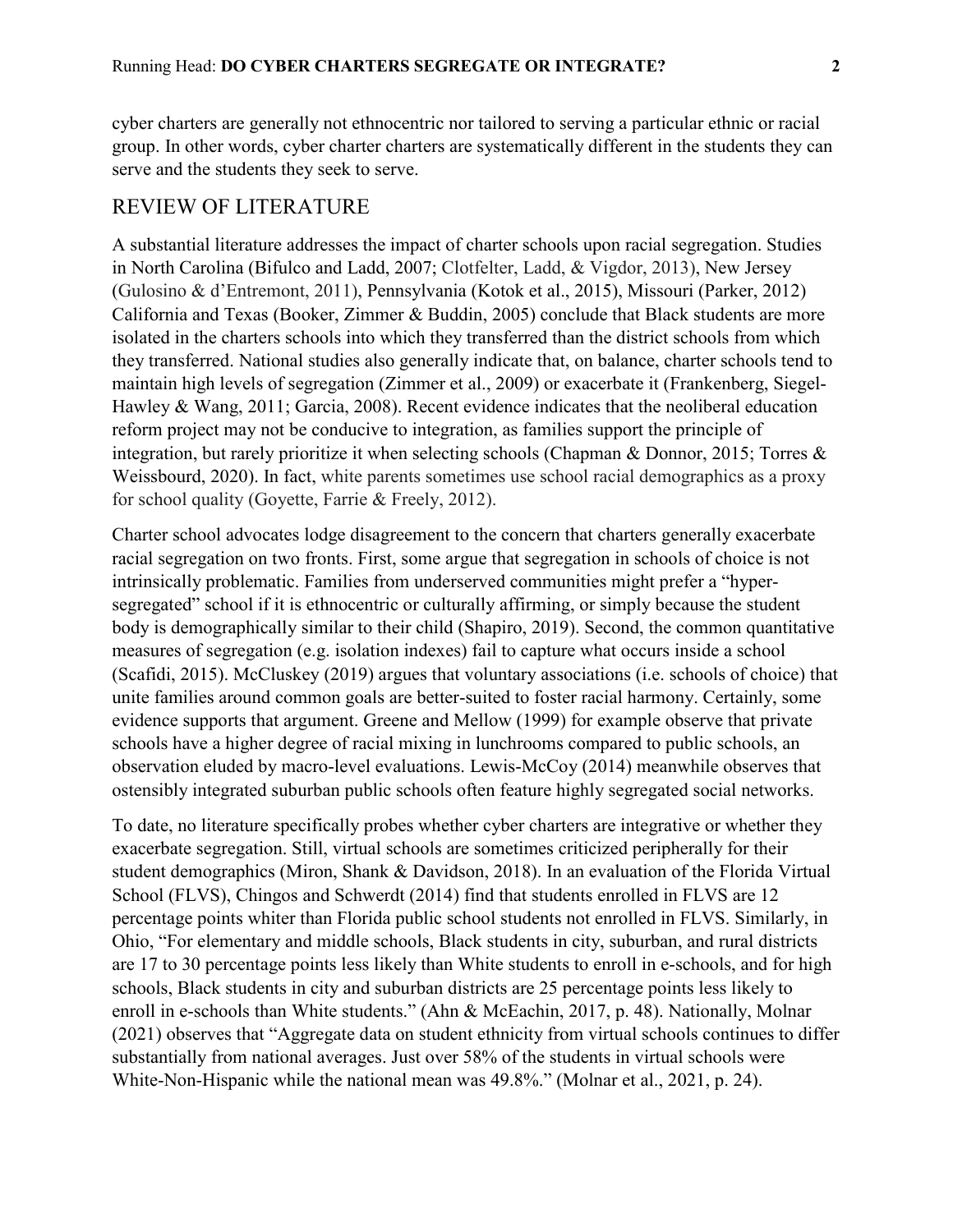A substantial body of academic literature indicates that school integration is not just normatively desirable, but optimal for student achievement, especially among Black students. For example, studies indicate that integration is associated with higher achievement for Black students, (Hanushek, Kain & Rivkin, 2000), smaller Black-white achievement gaps on standardized assessments(Reardon, Kalogrides & Shores, 2017) and SAT scores (Card & Rothstein, 2007), and a lower incidence of dropout for Black students (Guryan, 2004). Benefits transcend achievement and high school graduation. Ashenfelter, Collins and Yoon (2005) as well as Johnson (2011) conclude that integration bolsters income for Black adults, and Johnson also observes benefits regarding occupational attainment, college quality, health status, and incarceration.

# DATA AND METHODS

Enrollment data was provided by Stride Inc. Stride is the largest education management organization in the United States in terms of enrollment, and operates virtual charter schools across the country (Miron, Shank & Davidson, 2018). Stride provided student-level data that identified the cyber charter school in which the student was enrolled, as well as, when applicable, the name of the school from which the student transferred. Data was from the 2018-19 school year. Although more recent data has been collected, I favor the 2018-19 school year as a more meaningful snapshot given the enrollment surge that Stride and other dedicated virtual school providers experienced during the COVID-19 pandemic and the likelihood that enrollment patterns during the pandemic were divergent from historical trends (Butrymowicz, 2020).

Demographic data for the virtual charter school that the student attended in 2018-19 and the district school from which they transferred were collected through the National Center for Education Statistics (NCES) Elementary/Secondary Information System (ElSi). Notably, Stride did not collect NCES IDs for the previous school that each child attended but relied on parents to transcribe that information on intake forms. Overall, the dataset included 51,254 students who previously attended a public school, of which 16,130 (31.5%) had their previous school transcribed in a way that exactly matched NCES records. Likely, missing data is random, or at least random as it relates to the change in student demographics that occur when a student transfers from a public school to a cyber charter school.

# FINDINGS

There is not a single measure used to evaluate school integration. Moreover, findings are sensitive to how measures of integration are operationalized (Ritter et al., 2010; Whitehurst, Reeves & Rodrigue, 2016). Therefore, borrowing from previous literature, I employ a variety of measures to assess the degree to which enrollment in cyber charters fosters racial mixing or intensifies racial isolation.

**Question 1**: *What proportion of students attended majority white district schools, and how does it compare to the proportion of students in majority white cyber charters?*

A 2014 report issued by the UCLA Civil Rights Project documents the stagnation in integration in the South by highlighting that Black students are less likely to attend a majority-white school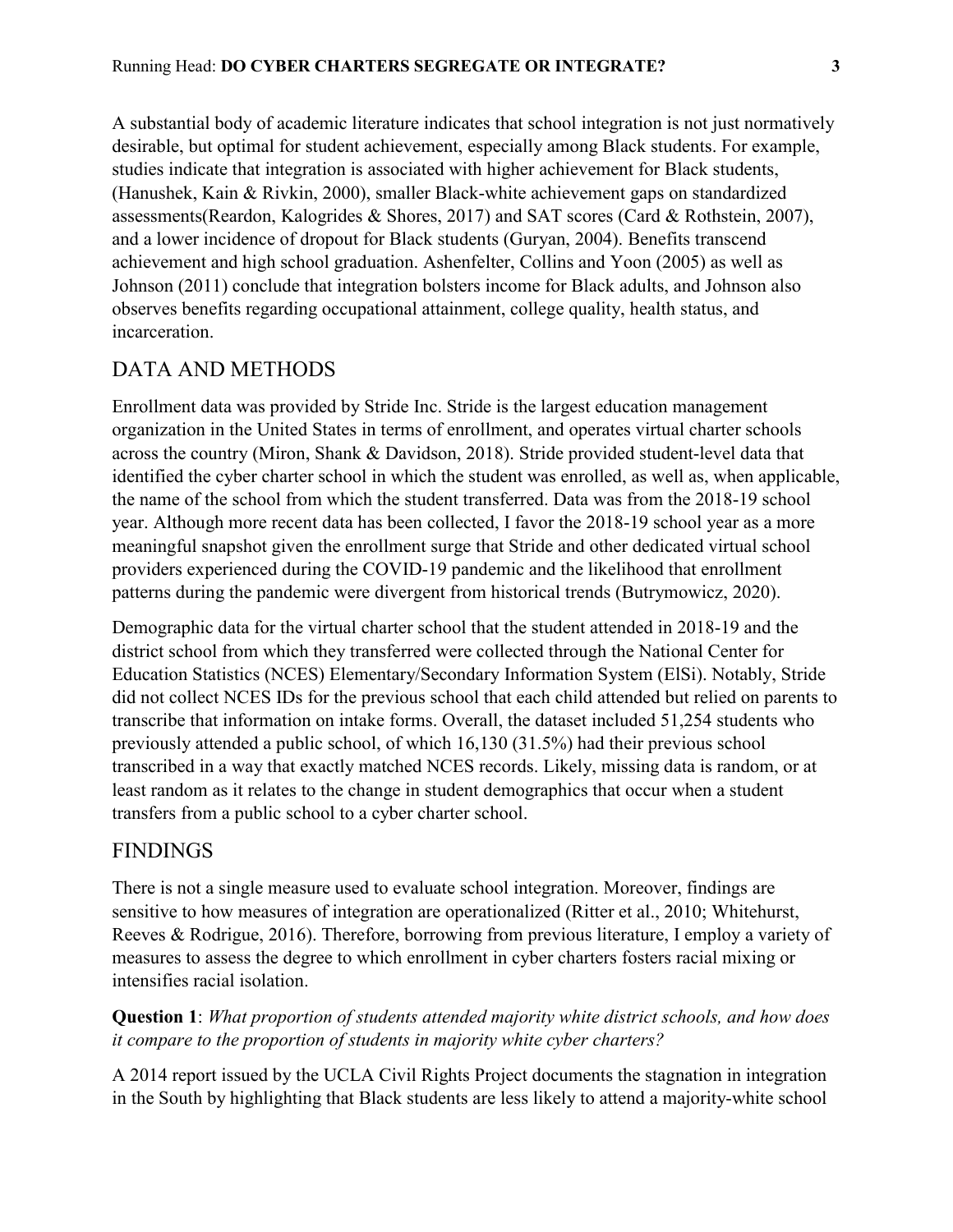than was the case about fifty years ago (Orfield et al., 2014). Since the proportion of white Americans has fallen considerably in recent decades, some posit that the proportion of Black and Hispanic students in majority-white schools is an archaic measure of integration. Nevertheless, since the measure is occasionally still deployed as a measure of integration, I employ it in this study.

Table 1: Proportion of Students that Attend a Majority-White School

#### **STUDENTS IN MAJORITY WHITE SCHOOLS BEFORE TRANSFERRING STUDENTS IN MAJORITY WHITE SCHOOLS AFTER TRANSFERRING**

| <b>ASIAN</b>        | 85/213<br>$(39.9\%)$        | 116/215<br>$(54.0\%)$       |
|---------------------|-----------------------------|-----------------------------|
| <b>BLACK</b>        | 874/2,516<br>$(34.7\%)$     | 1,734/2,525<br>$(68.7\%)$   |
| <b>HISPANIC</b>     | 1,061/2,651<br>$(40.0\%)$   | 1,686/2,659<br>$(63.4\%)$   |
| <b>WHITE</b>        | 7,437/9,679<br>$(76.8\%)$   | 8,390/9,718<br>$(86.3\%)$   |
| <b>ALL STUDENTS</b> | 10,022/16,067<br>$(62.4\%)$ | 12,706/16,127<br>$(78.8\%)$ |

Data indicate that 1,061 of 2,651 (40.0%) of Hispanic and only 874 of 2,516 (34.7%) African American students were previously in majority-white schools. However, 1,686 of 2,659 Hispanic students (63.4%) and 1,734 of 2,525 (68.7%) African American students enrolled in majoritywhite cyber charters. In other words, the proportion of Hispanic students in a majority-white school increased by more than 50 percent, whereas the odds that an African American student was enrolled in a majority-white school nearly doubled. The greater isolation among Black students in the schools from which they transferred tracks with the observation that white-Hispanic segregation is less extreme and less resilient than white-Black segregation (Whitehurst, 2017).

Though the number of white students enrolled in majority-white schools also increased, the enrollment increase was smaller in volume and proportion compared to the increase experienced by Asian, Black, and Hispanic students. Overall then, the drawbacks of the measure notwithstanding, the results indicate a net integrative effect.

**Question 2**: *What proportion of students transferred from an intensely segregated school and what proportion transferred into one?*

In addition to examining the proportion of students of color in majority-white schools, the UCLA Civil Rights project posits a different operationalization of segregation that is perhaps less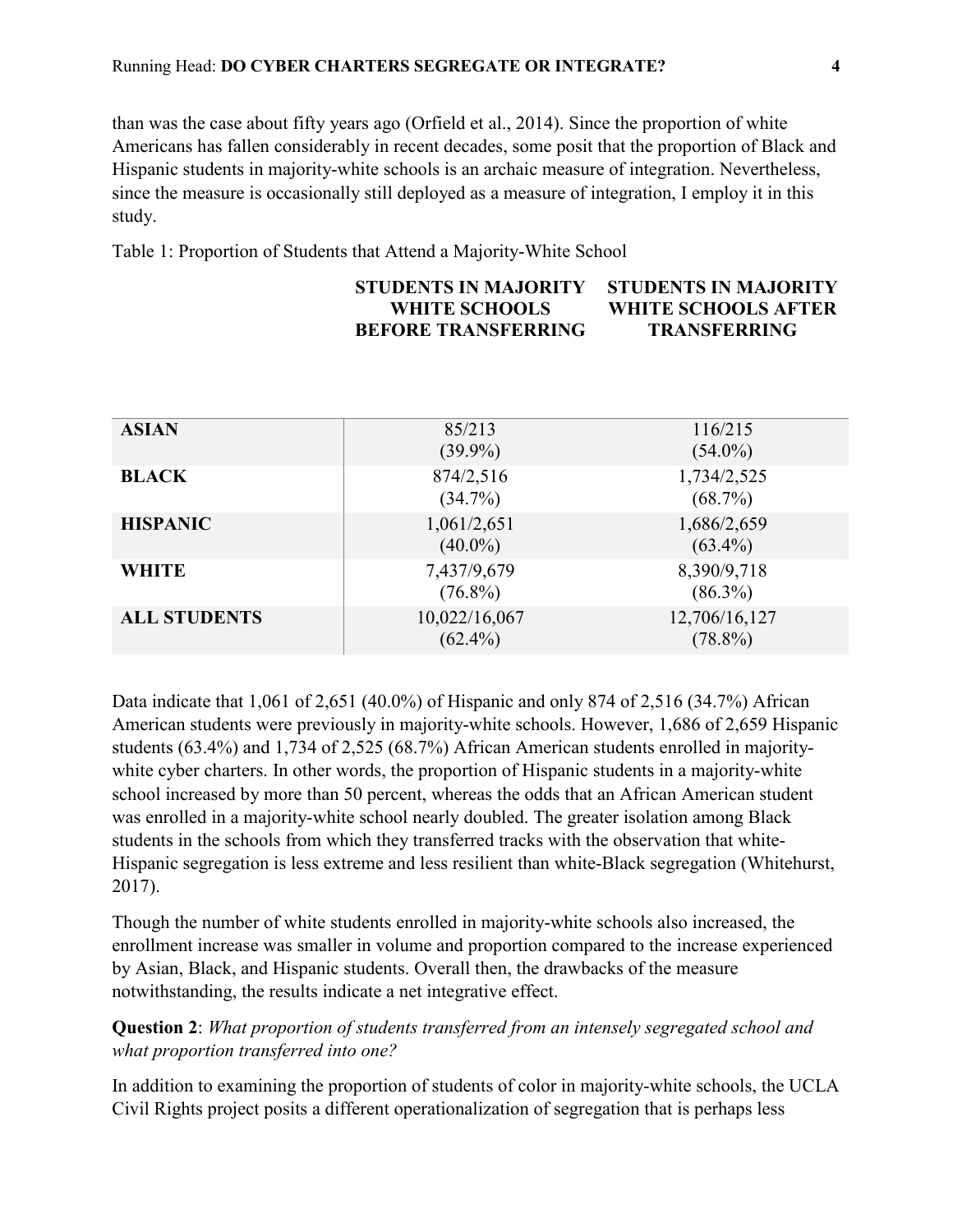sensitive to changing demographics over time. That is, they argue that a school is "intensely segregated" if is 90% or greater white, or 90% or greater non-white (Mordechay & Ayscue, 2019).

|                 | <b>BEFORE TRANSFERRING</b>                              |                                                              | <b>AFTER TRANSFERRING</b>                               |                                                                |  |
|-----------------|---------------------------------------------------------|--------------------------------------------------------------|---------------------------------------------------------|----------------------------------------------------------------|--|
|                 | Students in<br>intensely<br>segregated white<br>schools | Students in<br>intensely<br>segregated non-<br>white schools | Students in<br>intensely<br>segregated<br>white schools | Students in<br>intensely<br>segregated<br>non-white<br>schools |  |
| <b>ASIAN</b>    | 7/215                                                   | 37/215                                                       | 0/215                                                   | 0/215                                                          |  |
|                 | $(3.2\%)$                                               | $(17.2\%)$                                                   | $(0.0\%)$                                               | $(0.0\%)$                                                      |  |
| <b>BLACK</b>    | 79/2,525                                                | 651/2,525                                                    | 0/2,525                                                 | 0/2,525                                                        |  |
|                 | $(3.1\%)$                                               | $(25.8\%)$                                                   | $(0.0\%)$                                               | $(0.0\%)$                                                      |  |
| <b>HISPANIC</b> | 105/2,659                                               | 585/2,659                                                    | 4/2,659                                                 | 0/2,659                                                        |  |
|                 | $(4.0\%)$                                               | $(22.0\%)$                                                   | $(0.2\%)$                                               | $(0.0\%)$                                                      |  |
| <b>WHITE</b>    | 1,836/9,719                                             | 266/9,719                                                    | 94/9,719                                                | 0/9,719                                                        |  |
|                 | $(18.9\%)$                                              | $(2.7\%)$                                                    | $(1.0\%)$                                               | $(0.0\%)$                                                      |  |
| <b>ALL</b>      | 2,146/16,129                                            | 1,670/16,129                                                 | 102/16,129                                              | 0/16,129                                                       |  |
| <b>STUDENTS</b> | $(13.3\%)$                                              | $(10.4\%)$                                                   | $(0.6\%)$                                               | $(0.0\%)$                                                      |  |

Table 2: Proportion of students in Intensely Segregated Schools

The data indicate that 2,146 of 16,129 (13.3%) students transferred from an intensely segregated white school, including 18.9% of white students. Moreover, 1,670 of 15,595 (10.2%) students transferred from an intensely segregated non-white school, including one in four African American students. Meanwhile, students were unlikely to come from schools in which their departure exacerbated "intense segregation." Only 2.7 percent of white students came from intensely segregated non-white schools, and only 4 percent of Hispanic students transferred from intensely segregated white schools. The proportion of Asian and African American students to transfer from intensely segregated white schools was lower still at 3.2 and 3.1 percent, respectively. Altogether then, those students who transferred from intensely segregated schools were appreciably more likely to ease rather than exacerbate the segregation in the district from which they transferred.

Whereas 22.6% of students transferred from an intensely segregated public school, only 102 of [1](#page-5-0)6,129 students (0.6%) transferred into an intensely white segregated cyber charter.<sup>1</sup> None of the cyber charters were classified as intensely segregated non-white. As measured by "intense segregation," cyber charters produce integrative enrollment effects.

l

<span id="page-5-0"></span><sup>&</sup>lt;sup>1</sup> The intensely segregated cyber charter school is located in a state that is nearly 95% white, and two thirds of the transfers to that school previously attended an intensely segregated white public school. In other words, that cyber charter is not producing segregation so much as it is reflecting demographics in the state it serves.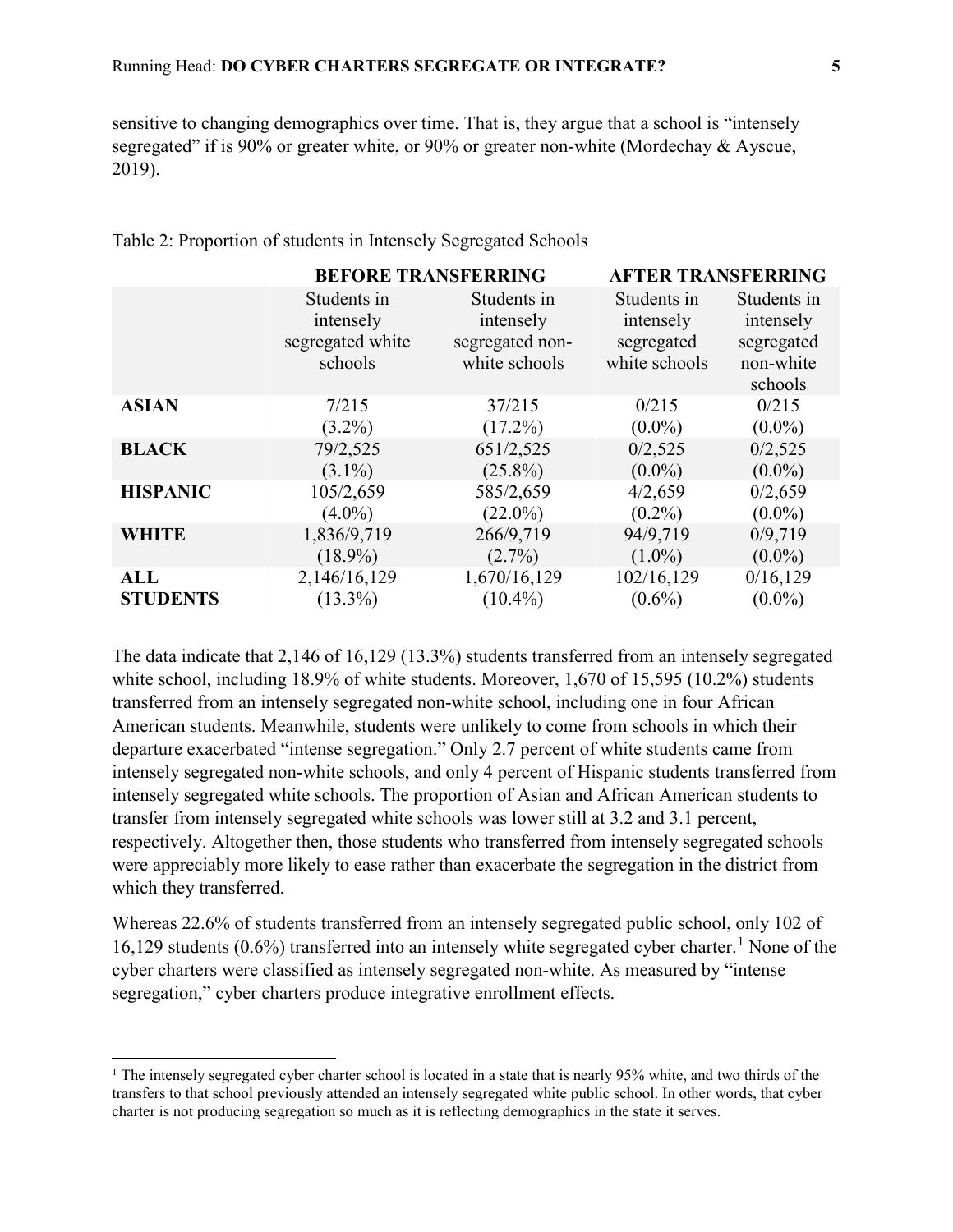**Question 3**: *Which students transfer from schools in which their race was over-represented? Which students transfer from schools in which their race was under-represented?*

Monarrez, Kisida and Chingos (2019) posit that "assessing whether a school's racial composition contributes to segregation requires context. It does not suffice to ask what share of a school's students are members of particular racial groups. We also need to look at the racial composition of the school's system and its local surroundings, asking what integration could look like given these constraints" (p. 2). They go on to define a school as segregated if the racial composition of a group of students deviates from the district average by more than 10 percentage points.

We apply these same insights to examine how often students come from schools in which they are over- or under-represented. If student race is underrepresented in the school from which they transferred, their transfer would exacerbate segregation at that school. If students of that race are overrepresented, then their departure would ameliorate segregation in that school. Two-sided ttests reveal whether there are statistically significant differences in the proportion of students who transferred from students in which they are over- or under-represented compared to other students.

|                 | <b>OVER-REPRESENTED</b> |      | UNDER-REPRESENTED       |      |
|-----------------|-------------------------|------|-------------------------|------|
|                 | (%)                     |      | $\frac{6}{6}$           |      |
|                 | Group in row All others |      | Group in row All others |      |
| <b>ASIAN</b>    | $14.0***$               | 6.8  | 5.1                     | 6.7  |
| <b>BLACK</b>    | $20.0***$               | 6.4  | 7.1                     | 7.7  |
| <b>HISPANIC</b> | $16.0***$               | 6.1  | $11.2***$               | 8.1  |
| <b>WHITE</b>    | 11.4                    | 11.1 | $7.3***$                | 18.8 |
| ***p<.01        |                         |      |                         |      |

Table 3: Racial over- and under-representation in districts from which students transferred

Overall, the data indicates a net integrative effect. Asian, Black, and Hispanic students are more likely than other students to come from schools where their demographic is over-represented compared to the district average. Meanwhile, white students are less likely than other students to come from schools where white students are under-represented relative to the district average. The only indication of a segregative impact is the observation that Hispanic students are disproportionately drawn from schools in which they are under-represented. Notably, however, Hispanic students are 4.8 percentage points more likely to come from a school where they are over-represented rather than under-represented.

### **Question 4**: *How do exposure and isolation indexes change when students transfer from a district school to a cyber charter school?*

Popular measures of school segregation (e.g. Whitehurst, Reeves & Rodrigue, 2016) chronicle the proportion of demographically dissimilar students to which a student is exposed (exposure index) and the proportion of demographically similar students to which a student is exposed (isolation index). Unlike the other measures used previously, there is no discrete outcome that characterizes integration or segregation. Rather, higher exposures indexes are considered an indication of integration and higher isolation indexes a measure of segregation.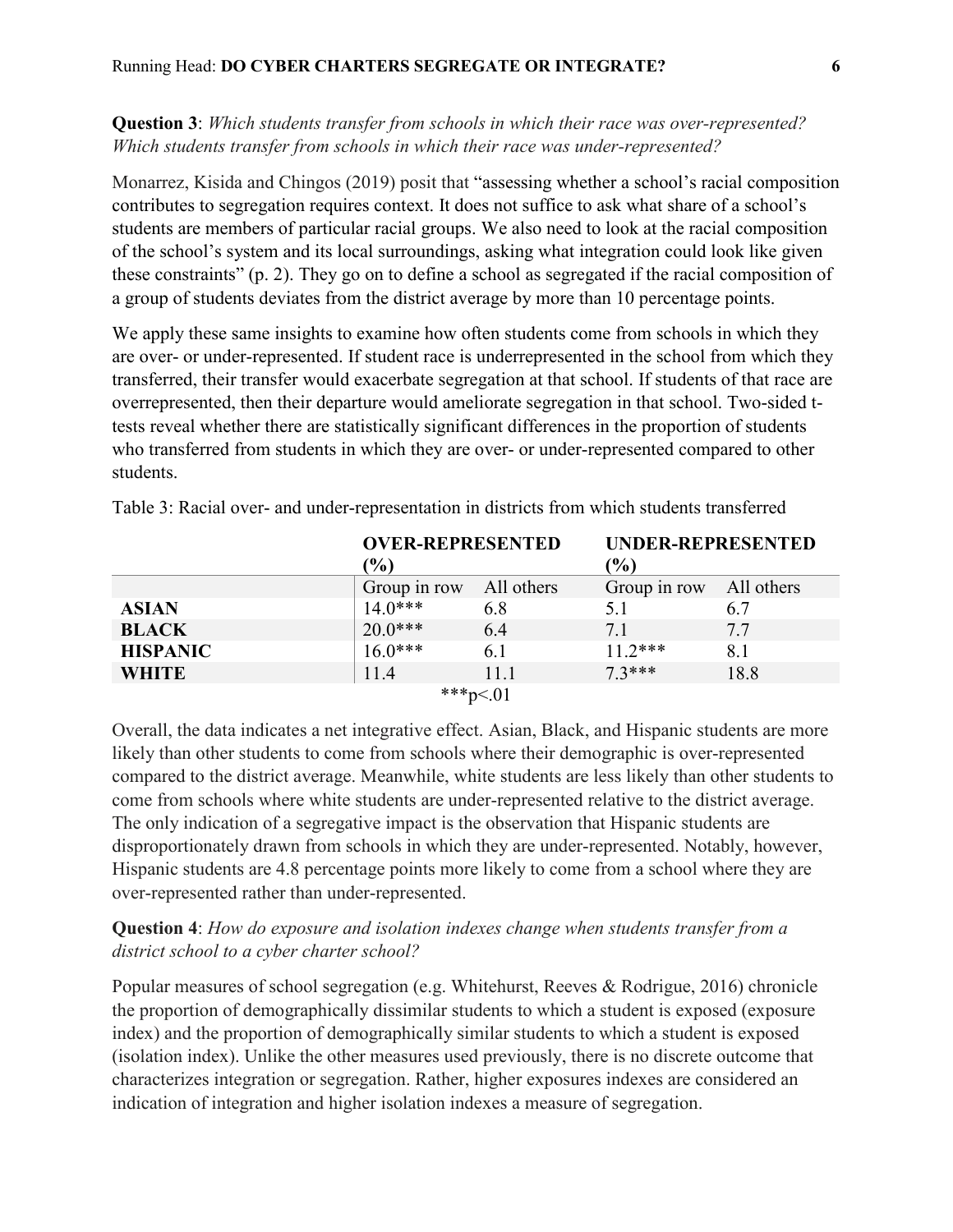|              | District School |              |          | <b>Cyber Charter</b> |       |              |          |       |
|--------------|-----------------|--------------|----------|----------------------|-------|--------------|----------|-------|
|              | Asian           | <b>Black</b> | Hispanic | White                | Asian | <b>Black</b> | Hispanic | White |
| Asian        | 10.9%           | $3.5\%$      | $3.9\%$  | 2.3%                 | 3.9%  | 1.9%         | 2.8%     | 1.4%  |
| <b>Black</b> | 14.3%           | 35.8%        | 10.8%    | $10.5\%$             | 17.5% | 19.9%        | 13.5%    | 14.7% |
| Hispanic     | 25.2%           | 19.0%        | 39.1%    | 14.8%                | 16.9% | 12.0%        | 19.6%    | 11.5% |
| White        | 42.5%           | $36.2\%$     | 40.5%    | 66.9%                | 53.1% | 58.4%        | 54.9%    | 64.7% |

| Table 4: Exposure and Isolation Indexes |  |  |
|-----------------------------------------|--|--|
|-----------------------------------------|--|--|

Isolation indexes uniformly indicate that cyber charters are integrative. For all four groups, the isolation index decreases, indicating that students transfer to schools in which a lower proportion of students are from the same racial background as that student. Notably, that includes white students. That the isolation index for white students fall despite a slight increase in the proportion of white students enrolled in majority-white schools after transferring highlights the complexity of measuring school integration and the importance of utilizing multiple measures.

Exposure indexes offer mixed evidence vis-à-vis school integration. Exposure to Asian and Hispanic students decreases for all students after transferring, whereas exposure to Black and white students increases except if the student is Black or white, respectively.

# **CONCLUSION**

The preponderance of evidence indicates that enrollment in cyber charters fosters racial integration. Students from the four largest racial groups all transfer into schools with a lower proportion of students from their own racial background, all are more likely to end up in majority-white schools, and the likelihood of being enrolled in an "intensely segregated" school falls dramatically. Lower exposure to Asian and Hispanic students are the only metrics according to which district schools outperformed cyber charters with regard to integration.

Though these findings provide a clear answer to a novel research topic, they invite important follow-up questions. First what happens inside cyber charters with regard to racial mixing? As mentioned, macro-level measures of integration do not answer important questions about what happens inside schools. Future research might explore how the racial dynamics inside cyber charter schools compare to brick and mortar schools. Second, to what extent would results replicate among cyber charters nationally? Though Stride is the largest education management organization in the country, it is not clear to what extent results reflect the landscape of cyber charters nationally. Finally, to what extent do results replicate within district virtual programs? Unlike cyber charters, district cyber schools-which are poised for significant expansion (Singer, 2021)- generally restrict enrollment to district residents, a constraint that might limit racial mixing.

# **REFERENCES**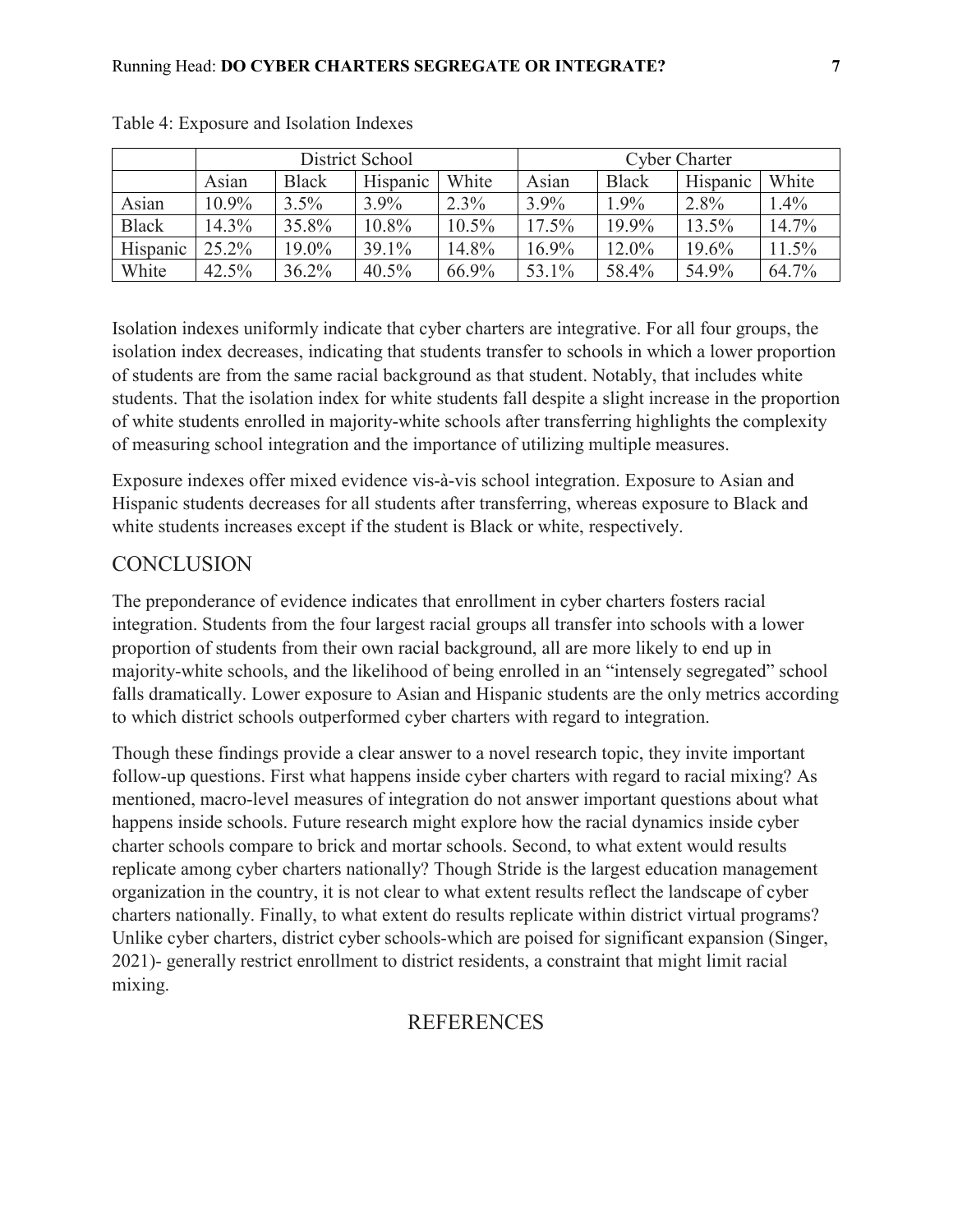- Ahn, J. & McEachin, A. (2017). Student enrollment patterns and achievement in Ohio's online charter schools. *Educational Researcher, 46*(1), 44-57.
- Altenhofen, S., Berends, M. & White, T. (2016). School choice decision making among suburban, high-income parents. *AERA Open, 2*(1), 1-14.
- Ashenfelter, O., Collins, W. & Yoon, A. (2005). Evaluating the role of Brown vs. Board of Education in School Equalization, Desegregation, and the Income of African Americans. Vanderbilt University Department of Economics Working Papers 0515.
- Bifulco, R. & Ladd, H. (2007). School choice, racial segregation, and test-score gaps: Evidence from North Carolina's charter school program. *Journal of Policy Analysis and Management, 26*(1), 31-56.
- Booker, K. Zimmer, R. & Buddin, R. (2005). The effects of charter schools on school peer composition. Santa Monica, CA: RAND Corporation. www.rand.org/pubs/working\_papers/WR306
- Butrymowicz, S. (2020). Education companies see an "upside to the pandemic" for business. The Hechinger Report, retrieved from https://hechingerreport.org/education-companies-seean-upside-to-the-pandemic-for-business/.
- Card, D. & Rothstein, J. (2006). Racial segregation and the Black-white test score gap. National Bureau of Economic Research Working Paper No. 12078.
- Chang, A. (2018). The data proves that school segregation is getting worse. *Vox*. Retrieved from https://www.vox.com/2018/3/5/17080218/school-segregation-getting-worse-data
- Chapman, T. & Donnor, J. (2015). Critical race theory and the proliferation of U.S. charter schools. *Equity & Excellence in Education, 48*(1), 137-157.
- Chingos, M. & Schwerdt, G. (2014). Virtual schooling and student learning: Evidence from the Florida Virtual School. Harvard Program on Education Policy and Governance Working Paper Series 14-02.
- Clotfelter, C. Ladd, H. & Vigdor, J. (2013). *Racial and economic diversity in North Carolina's schools: An update.* Durham, NC: Duke Sanford School of Public Policy.
- Fox, R. & Buchanan, N. (Eds.). (2014). *Proud to Be Different: Ethnocentric Niche Charter Schools in the U.S*. Lanham: Rowman and Littlefield Education.
- Frankenberg, E., Siegel-Hawley, G., & Wang, J. (2011). Choice without equity: Charter school segregation. *Education Policy Analysis Archives, 19* (1).
- Garcia, D.R. (2008). Academic and racial segregation in charter schools: Do parents sort students into specialized charter schools? *Education and Urban Society, 40,* 590-612.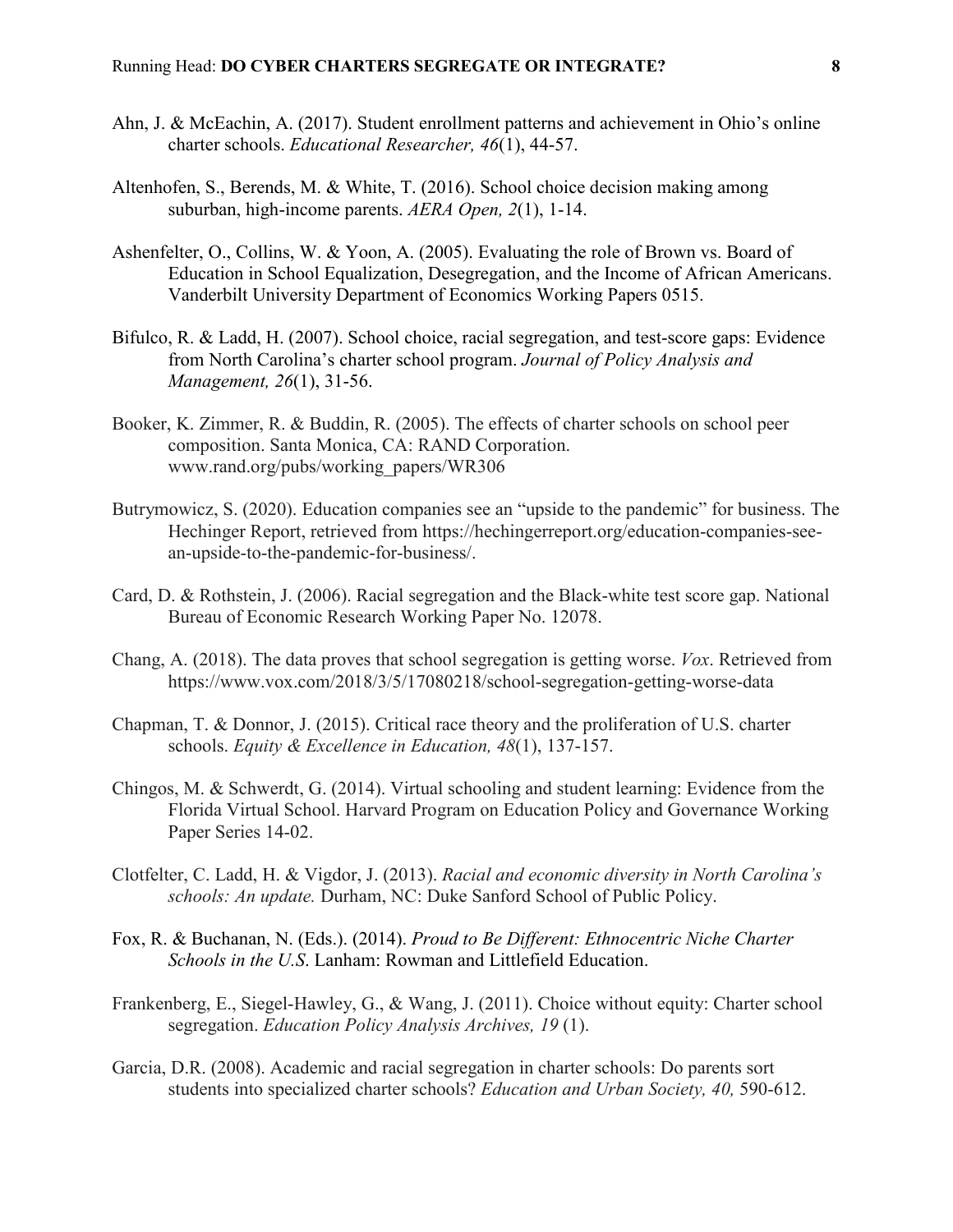- Giersch, J. (2019). 'Desperately afraid of losing white parents': Charter schools and segregation. Race Ethnicity and Education. Online first.
- Goyette, K., Farrie, D. & Freely, J. (2012). This school's gone downhill: racial change and perceived school quality among whites. *Social Problems, 59*(2), 155-176.
- Greene, J.P. & Mellow, N. (1999). Integration where it counts: A study of integration in public and private school lunchrooms. Paper presented at the annual meeting of the American Political Science Association (Boston, MA, Sept. 3-6, 1998).
- Guryan, J. (2004). Desegregation and Black dropout rates. *American Economic Review, 94*(4), 919-943.
- Hanushek, E., Kain, J. & Rivkin, S. (2000). How much does school integration affect student achievement? Paper prepared for the annual meetings of the Association for Public Policy Analysis and Management. Retrieved from https://tsp.utdallas.edu/tsp/files/wp\_hanushek\_2000\_school\_integration1.pdf1.pdf.
- Johnson, R. (2011). Long-run impacts of school desegregation & school quality of adult attainments. National Bureau of Economic Research Working Paper No. 16664.
- Kotok, S., Frankenberg, E., Schafft, K., Mann, B. & Fuller, E. (2015). School choice, racial segregation, and poverty concentration: Evidence from Pennsylvania charter school transfers. *Educational Policy, 31*(4), 415-447.
- Lewis-McCoy, R.L. (2014). Inequality in the promised land: *Race, resources, and suburban schooling*. Stanford University Press.
- Liu, M. (2012). Online learning: An unexpected remedy to segregated schools. Lexington, MA: Christensen Institute. Retrieved from https://www.christenseninstitute.org/blog/onlinelearning-an-unexpected-remedy-to-segregated-schools/.
- Michelson, R.A., Bottia, M., & Southworth, S. (2008). *School choice and segregation by race, class, and achievement*. Charlotte, NC: Education Policy Research Unit and Education and the Public Interest Center.
- Miron, G., Shank, C. & Davidson, C. (2018). Full-Time Virtual and Blended Schools: Enrollment, Student Characteristics, and Performance. Boulder, CO: National Education Policy Center. Retrieved from http://nepc.colorado.edu/publication/virtualschoolsannual-2018.
- Molnar, A. (Ed.), Miron, G., Barbour, M.K., Huerta, L., Shafer, S.R., Rice, J.K., Glover, A., Browning, N., Hagle, S., & Boninger, F. (2021). Virtual schools in the U.S. 2021. Boulder, CO: National Education Policy Center. Retrieved from http://nepc.colorado.edu/publication/ virtual-schools-annual-2021.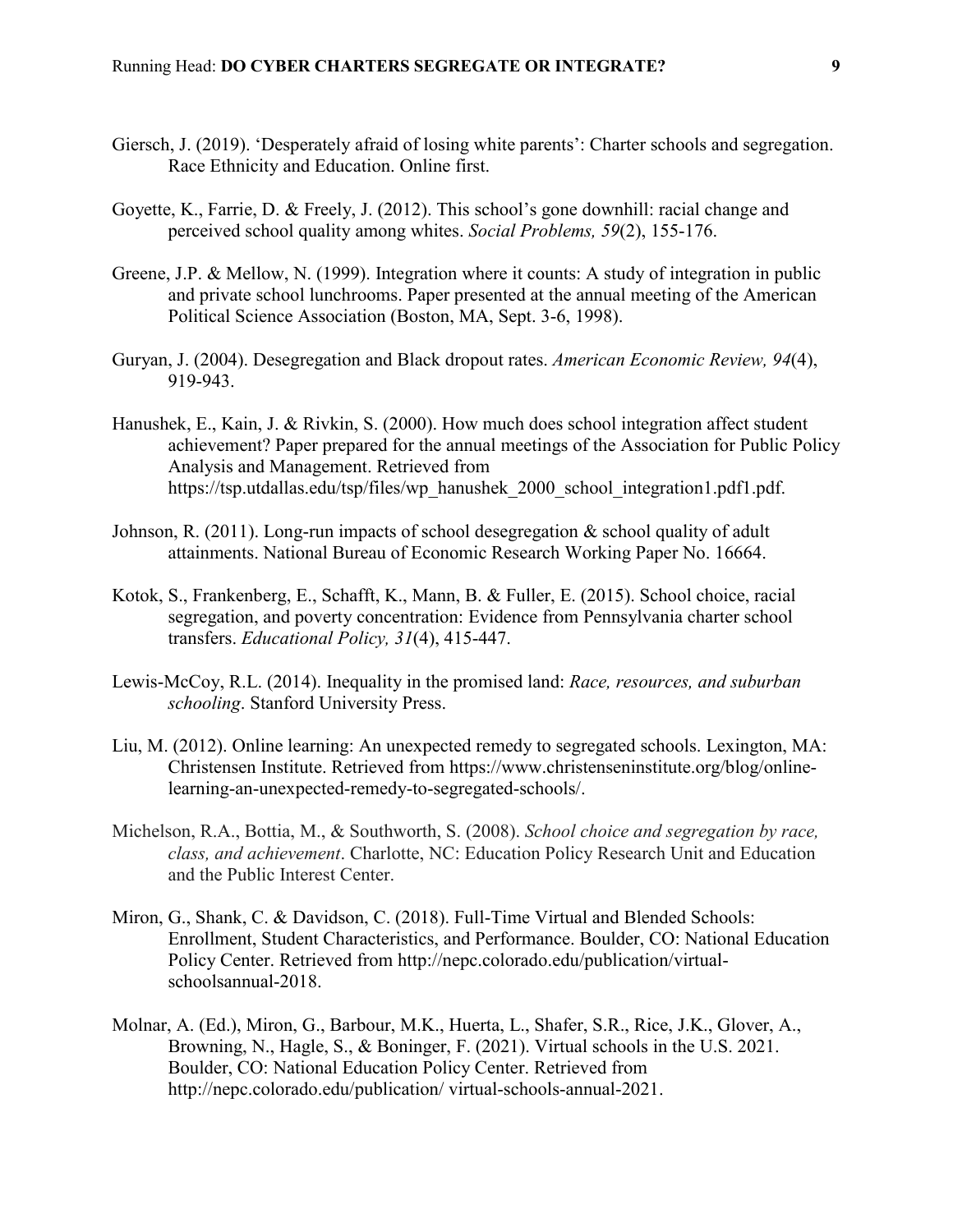- Monarrez, T, Kisida, B. & Chingos, M. (2019). Charter school effects on school segregation. *Urban Institute*.
- Mordechay, K. & Ayscue, J. (2019). School integration in gentrifying neighborhoods: Evidence from New York City. University of California Los Angeles Civil Rights Project.
- Orfield, G., Frankenberg, E., Ee, J. & Kuscera, J. (2014). Brown at 60: Great progress, a long retreat and an uncertain future. University of California Los Angeles Civil Rights Project.
- Parker, W. (2012). From the failure of desegregation to the failure of choice. *Journal of Law & Policy*, 40, 117–151
- Reardon, S., Kalogrides, D. & Shores, K. (2017). The geography of racial/ethnic test score gaps. Stanford Center for Education Policy Analysis Working Paper No. 16-10. Retrieved from https://files.eric.ed.gov/fulltext/ED579685.pdf.
- Ritter, G., Jensen, N., Kisida, B. & McGee, J. (2010). A closer look at charter schools and segregation. *Education Next, 10*(3).
- Rotberg, I. (2014). Charter schools and the risk of increased segregation. Phi Delta Kappan, 95(5), 26-31.
- Scafidi, B. (2015). The integration anomaly: Comparing the effects of K-12 education delivery models on segregation in schools. *EdChoice*.
- Shapiro, E. (2019). 'I love my skin!' Why Black parents are turning to Afrocentric schools. *The New York Times*. Retrieved from https://www.nytimes.com/2019/01/08/nyregion/afrocentric-schools-segregationbrooklyn.html.
- Singer, N. (2021). Online schools are here to stay, even after the pandemic. *The New York Times*. Retrieved from https://www.nytimes.com/2021/04/11/technology/remote-learningonline-school.html
- Swanson, E. (2017). Can we have it all? A review of the impacts of school choice on racial integration. *Journal of School Choice, 11*(4), 507-526.
- Torres, E. and Weissbourd, R. (2020). Do parents really want school integration? Retrieved from https://mcc.gse.harvard.edu/
- Whitehurst, G. (2017). New evidence on school choice and racially segregated schools. Brookings Institution Evidence Speaks Reports, Vol 2, #33.
- Whitehurst, G., Reeves, R. & Rodrigue, E. (2016). Segregation, race, and charter schools: What do we know? Brookings Institution.